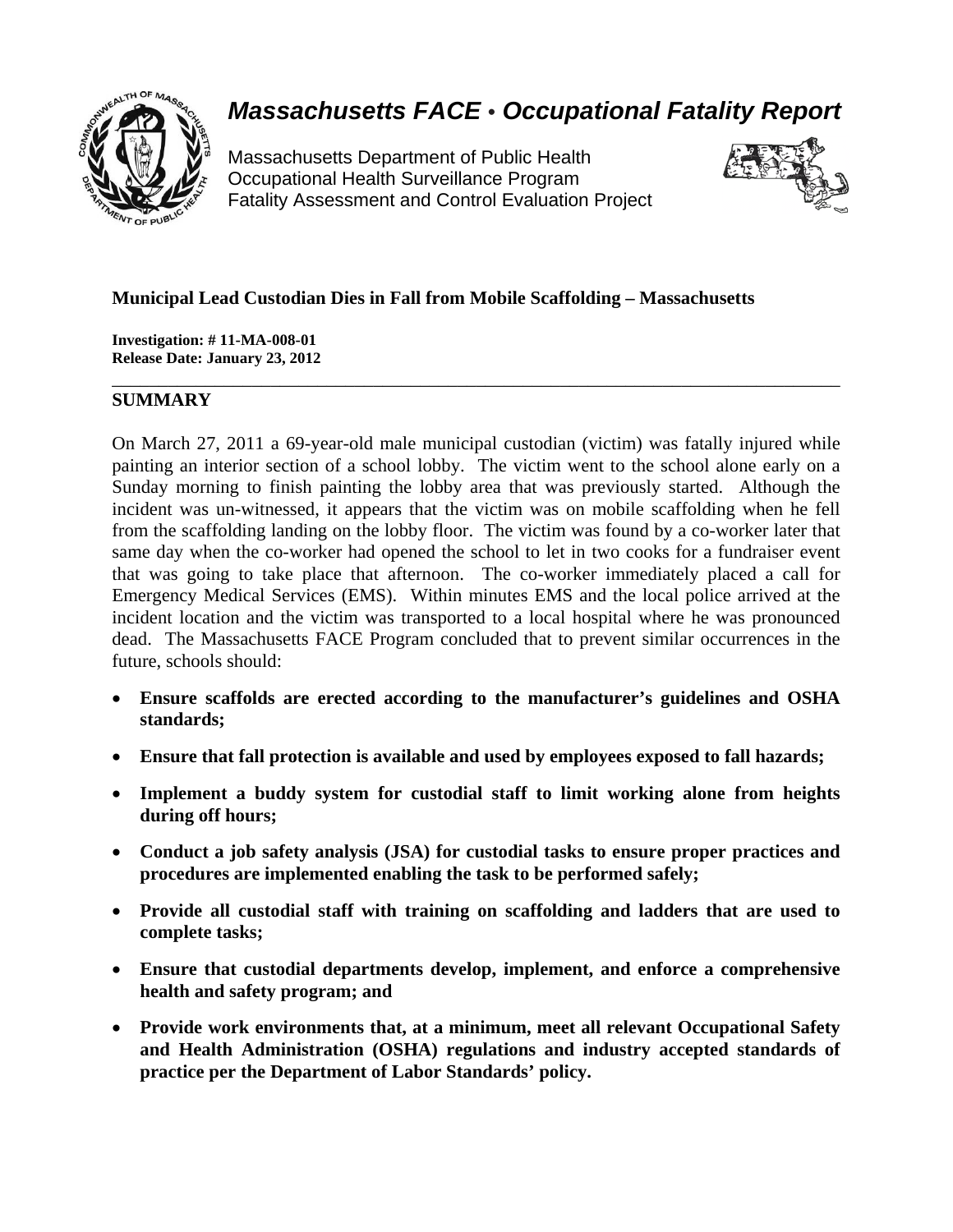## **INTRODUCTION**

On March 27, 2011, the Massachusetts FACE Program was notified by a local police department through the 24-hour Occupational Fatality Hotline that on the same day a 69-year-old male school custodian had died from injuries sustained when he fell from scaffolding. An investigation was initiated. On April 14, 2011, the Massachusetts FACE Program Director and a representative from the Massachusetts Department of Labor Standards (DLS) traveled to the school superintendent's office, the incident location, and to the police/fire departments and met with representatives at each location to discuss the incident. The police report and death certificate were reviewed during the course of the investigation. Photographs were taken of the incident location.

The elementary school where the incident took place is one of four elementary schools in a regional district that is made up of three towns. The school has approximately 700 students enrolled in kindergarten through fourth grade and is a 145,000 square foot two story building. The school maintenance crew consists of five custodians, including the victim who was the lead custodian. The victim had worked at this one school for 27 years and worked his way up from a second shift custodian to the first shift lead custodian.

The typical work day and week for the victim was Monday through Friday 7:00 a.m. to 3:00 p.m. The school district does provide training, some health and safety-based training, to staff, including the custodian staff. Training ranges from right to know (hazard communication), to sexual harassment, to blood borne pathogens. It was reported that there is no specific safety training about tools and equipment, such as safe use of ladders and scaffolding. The victim was part of a collective bargaining unit.

# **INVESTIGATION**

The victim had taken the lead in applying for and successfully receiving a grant from a home improvement store for the school. Grants were available for a variety of kindergarten through grade twelve public school improvement projects. Improvement projects eligible for funding included, but were not limited to, landscaping and grounds improvement, library/media center enhancement, science/specialty lab creation or upgrade, or parent education programs. Grants provided each awarded school with \$100,000 in supplies. To complete the school improvement tasks, the school staff would perform the work, mostly on weekends. The school improvement work had been on going for approximately four months prior to the incident.

At the time of the incident, the victim had been painting an interior section of the school lobby (Figure 1). The school's lobby has a carpeted floor and the middle section of the lobby is an open foyer with a two story high ceiling. Two sides of the lobby have a second story hallway with a railing that overlooks the lobby area. Painting the lobby was one of the many projects scheduled to get completed using the supplies from the grant. Painting started the day before the incident, a Saturday, but the work crew, which included the victim, was not able to finish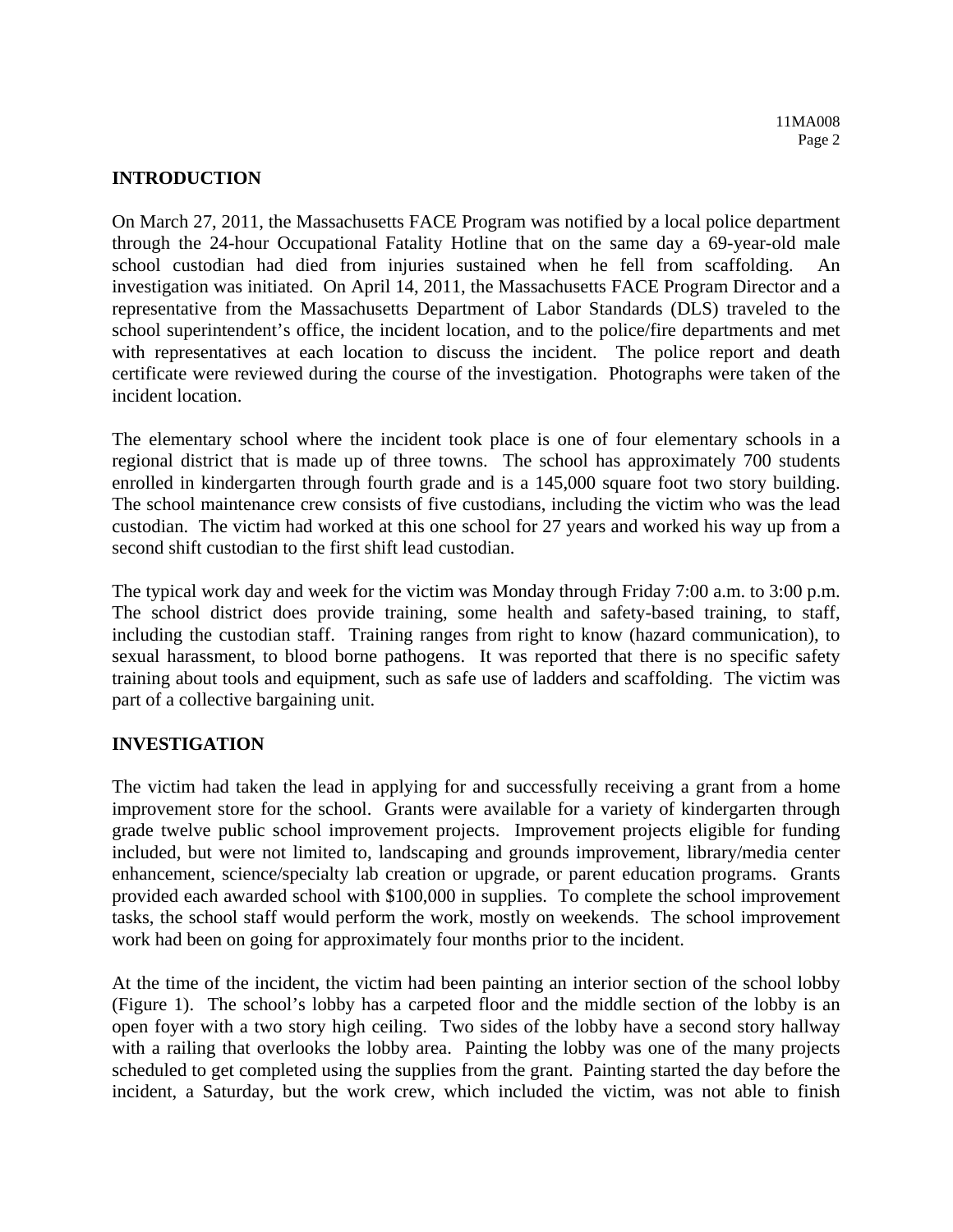painting the lobby in the one day. Work on the next day, a Sunday, had not been previously planned. However, it appears that the victim decided to go to the school that Sunday morning to finish painting the lobby. Reportedly, the school did not know that the victim was at the school on the day of the incident to continue the painting task.

There were three pieces of equipment located in the lobby that had been used during the painting tasks. These included a step ladder, a man lift, and mobile tubular frame scaffolding. Although the incident was un-witnessed, it appears that the main piece of equipment involved in the incident was the mobile scaffolding (Figure 2). The mobile scaffolding was approximately eight years old and appeared to be in good condition. The scaffolding had been donated to the school. The school did not have the owner's manual for the scaffolding.

The scaffolding found in the lobby on the day of the incident was assembled three levels high. It had four lockable caster wheels, some cross bracing, and some aluminum and plywood planking. None of the three scaffold levels were fully planked. The lowest level and the highest level of the scaffold had one plank each and the middle level of the scaffold had two planks. Cross bracing was missing on one side of the top level of the scaffold. Each section of scaffold was a little more than five feet high and approximately six and one half feet long. Therefore, both the middle and the highest sections that were planked would have been more than ten feet high. (Fall protection for scaffolding is needed on scaffold more than 10 feet above the ground or floor.) It appeared that only two of the four caster wheels were locked during the incident.

The section of wall that the victim was going to paint was located in the open foyer section of the school's lobby. The wall started at the first floor ceiling height, approximately 12 feet above the floor level of the lobby, and was approximately four feet high (Figure 1). A plastic drop cloth had been placed on the lobby floor to cover the carpet prior to the painting task, and the scaffolding was positioned on the plastic.

According to the time that the school alarm had been turned off, the victim had arrived at the school at 8:00 a.m. on the day of the incident. It appears that the victim was on one of the planked sections of the scaffolding when he fell from the scaffolding and landed on the floor below. There was a large amount of paint spilled covering some of the lowest level of the scaffolding, the plastic drop cloth, and the victim. There was a closed five gallon bucket of paint located on the scaffold's middle level and two paint trays with paint in them on the floor.

A co-worker of the victim arrived at the school at approximately 11:25 a.m. to open the school for two cooks who were part of a fundraiser that was taking place in the school auditorium later that afternoon. The co-worker and the two cooks found the victim lying underneath the scaffolding. The co-worker went to the victim then placed a call to Emergency Medical Services (EMS). Within minutes EMS and the local police arrived at the incident location and the victim was transported to a local hospital where he was pronounced dead.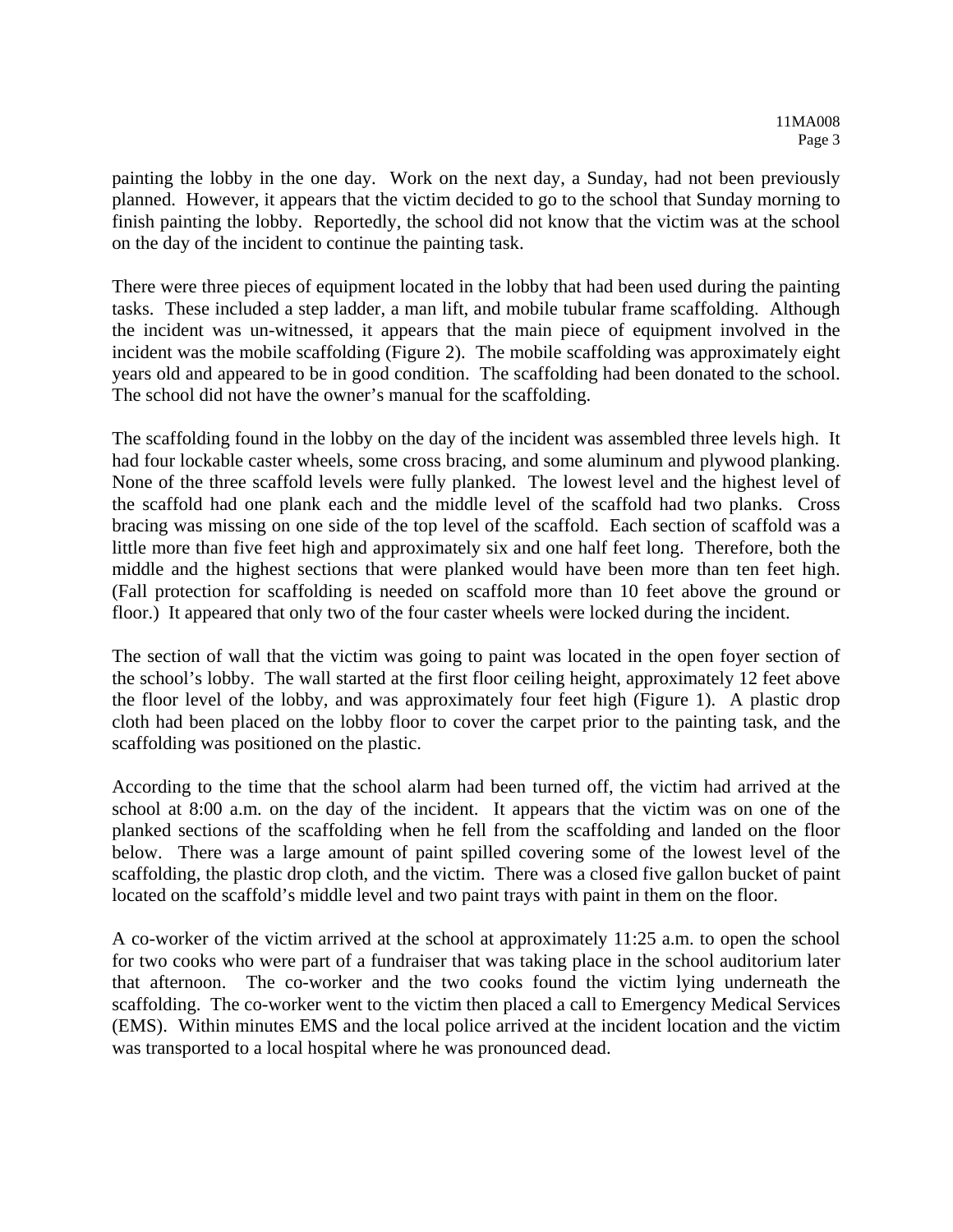#### **CAUSE OF DEATH**

The medical examiner listed the cause of death as blunt trauma of head with skull fractures and brain injuries.

# **RECOMMENDATIONS/DISCUSSION**

# **Recommendation #1: Municipal schools should ensure scaffolds are erected according to the manufacturer's guidelines and OSHA standards.**

**Discussion:** In this case, the school did not have the owner's manual for the scaffold. The first step to ensure that a product is being set up and used as it was intended is to follow the procedures outlined in the manufacturer's owners manual. Therefore, in this case, an owner's manual for the specific scaffolding involved in the incident should have been obtained.

OSHA has regulations for the safe erection, use, and dismantling of scaffolding (29 CFR 1910.28, 29 CFR 1926.451 and 1926.452). OSHA requires that scaffolding is erected and dismantled under the supervision of a competent person. OSHA defines a competent person as a person who is capable of identifying existing and predictable hazards in the surroundings or working conditions which are unsanitary, hazardous, or dangerous to employees, and who has authorization to take prompt corrective measures to eliminate them. OSHA's general requirements for mobile tubular frame scaffolding includes, but is not limited to: $<sup>1</sup>$ </sup>

- Installing cross bracing;
- Ensuring all levels to be accessed are fully planked;
- Providing safe ladder access;
- Locking the scaffolding wheels;
- Installing guardrails along all open sides and ends of platforms;
	- o Toprails must be installed at a height between 38 inches and 45 inches high and must be able to withstand a force of at least 200 pounds applied in any downward or horizontal direction;
	- o Midrails must be installed at a height approximately midway between the toprail and the platform surface; and
	- o Toeboards must be installed on all open sides of the scaffolding more than 10 feet above a lower level and that the toeboards are a minimum of at least three and one half inches in height.

In lieu of guardrails, cross bracing may serve as a toprail or midrail instead of guardrails, as long as the crossing point of the cross bracing is: $<sup>1</sup>$ </sup>

- Between 38 and 48 inches above the work platform for a toprail, or
- Between 20 and 30 inches above the work platform for a midrail.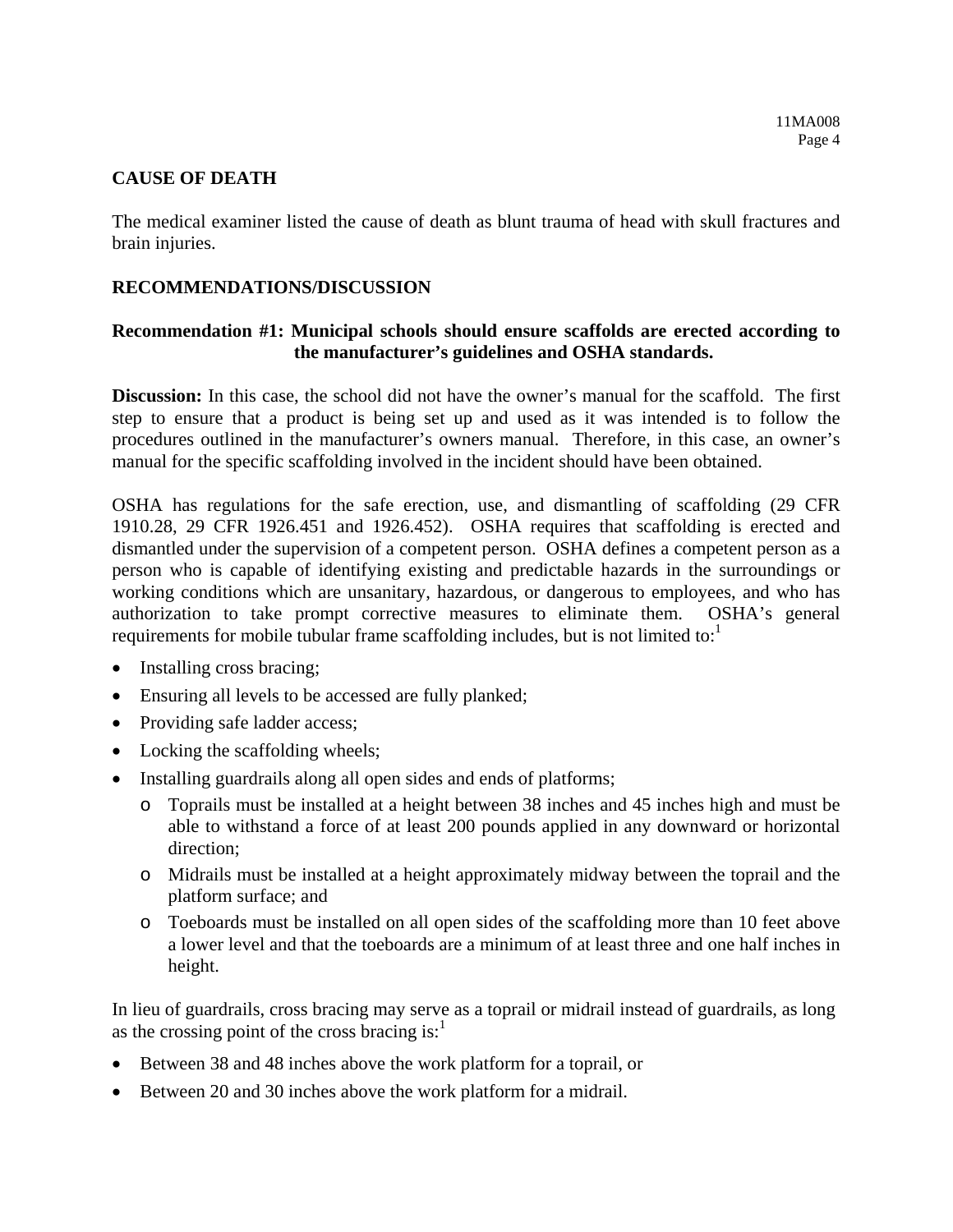#### **Recommendation #2: Municipal schools should ensure that fall protection is available and used by employees exposed to fall hazards.**

**Discussion:** The Occupational Safety and Health Administration (OSHA) requires that fall protection and/or personal protective equipment (PPE), such as safety harnesses and lanyards, are available and used by all employees exposed to fall hazards.<sup>2</sup> Specifically, OSHA requires fall protection to be used when working from a scaffolding section that is more than ten feet above a lower level.<sup>1</sup> Fall protection for scaffolding could have been in the form of guardrails as outlined in Recommendation #1.

In this case, it was unclear which level the victim was on prior to falling. If he was on the lowest level of the scaffolding, then no fall protection would have been needed based on OSHA regulations because it was less than ten feet from the floor. If the victim was on the middle or top level of the scaffolding, both levels would have been higher than ten feet from the floor, and fall protection should have been used.

# **Recommendation #3: Municipal schools should implement a buddy system for custodial staff to limit working alone from heights during off hours.**

**Discussion:** School personnel reported they had not known that the victim went to the school on Sunday morning to continue to paint the lobby area. Implementing a buddy system, so no custodial employee is alone in the school or on the school grounds during off hours and performing tasks other than checking on the building, will help ensure that if an incident was to occur that help could be summoned more quickly.

In this case, the victim was performing physical tasks that required him to use equipment (scaffolding, man lift, and/or ladder) that would elevate him so he could accesses the area to be painted. Having another co-worker with him on the day of the incident might have benefited the victim by either potentially preventing the fall or by allowing for emergency medical services to be called immediately.

# **Recommendation #4: Municipal schools should conduct a job safety analysis (JSA) for custodial tasks to ensure proper practices and procedures are implemented enabling the task to be performed safely.**

**Discussion:** A job safety analysis (JSA) is a technique to systematically evaluate job tasks to ensure the tasks are performed safely. It involves identifying all potential hazards and hazardous situations that could occur when performing tasks by focusing on the relationship between the worker, the task, the tools and the work environment. JSAs should be routinely performed to identify uncontrolled hazards by breaking down the tasks to be performed into steps, including the operation of any equipment and use of tools to complete the task. Each step should be evaluated to identify the hazards or potential hazards. Once hazards are identified, schools should take steps to eliminate or control these hazards.<sup>3</sup>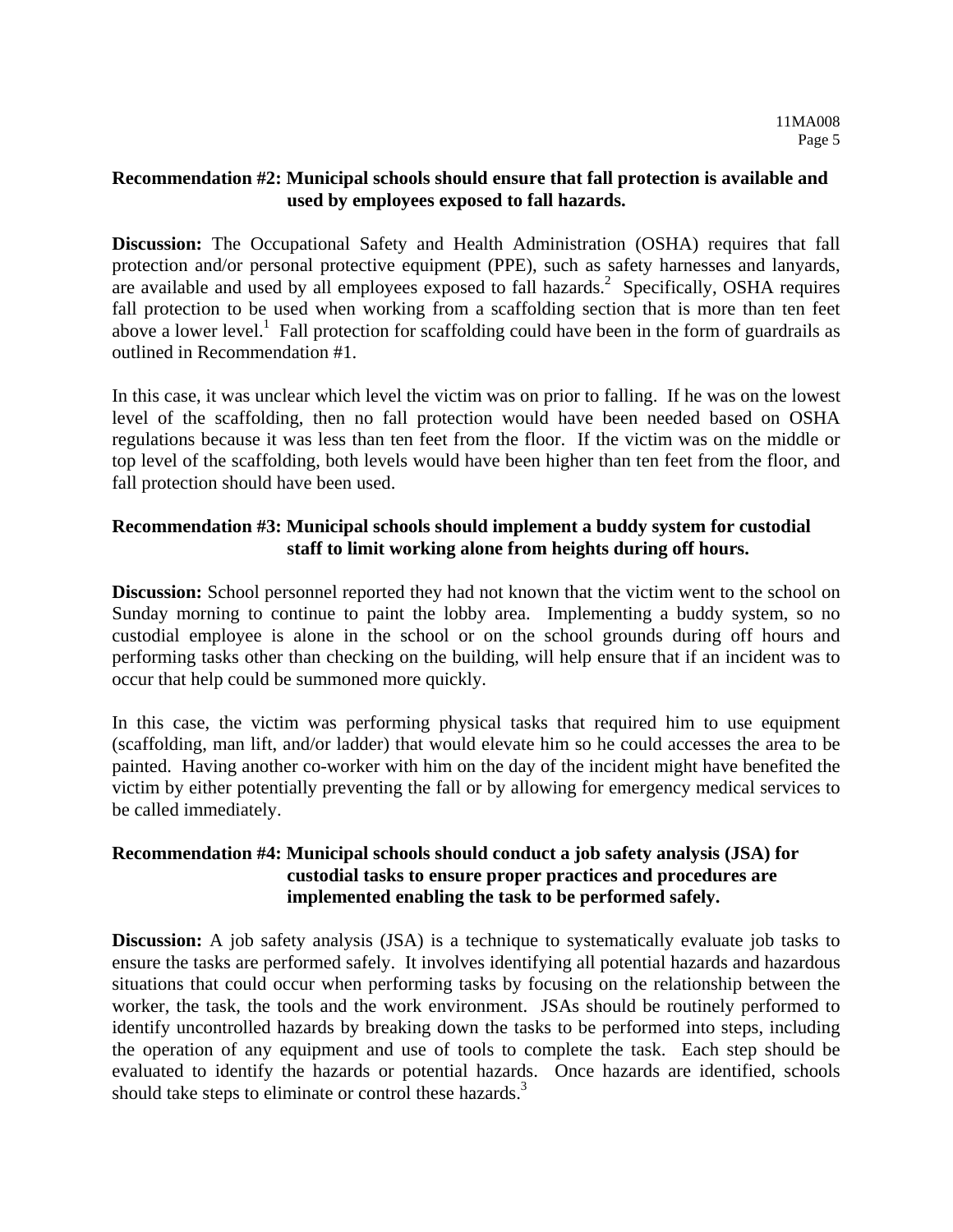In this case, a JSA might have identified elements of the scaffolding that were not properly erected, including the levels that were not fully planked, the lack of fall protection available for accessing scaffolding levels higher than ten feet above the lower level, and that not all four of the scaffold wheels were locked. Once these hazards were identified during the JSA, the hazards could have been eliminated or controlled.

## **Recommendation #5: Municipal schools should provide custodial staff with training on scaffolding and ladders used to complete tasks.**

**Discussion:** In this case, there were multiple pieces of equipment readily available for employees to use to access the area to be painted. Employees, including the victim, had not been provided training on the use of scaffolding and ladders, two of the available pieces of equipment. OSHA requires that employers provide training to employees about proper scaffold and ladder use and safety. The OSHA regulation 1926.454, *Training requirements*, requires employers to provide employees with training when they will be using scaffolding and aerial work platforms to complete tasks.<sup>4</sup> Scaffolding work platform training should include, but not be limited to:

- How to choose the correct scaffold or aerial work platform for the job.
- Maximum weight capacity of the scaffold or aerial lift.
- Proper set up and use of the scaffold or aerial lift.
- Proper selection and use of fall protection.

Training requirements for ladders are located in the OSHA regulation 1926.1060, *Training requirements*, and states that employers should provide employees training on ladders that will enable each employee to recognize hazards related to ladders and stairways, and will train each employee in the procedures to be followed to minimize these hazards.<sup>5</sup> Ladder training should include, but not be limited to:

- How to choose the correct ladder for the job, including type of ladder, length, and maximum weight capacity.
- Proper inspection of the ladder prior to use.
- Proper placement and handling of ladders.
- Proper set up and use of a ladder (Recommendation #2).

All trainings, including routine retraining, should be performed by a competent person (see definition of competent person in Recommendation #1).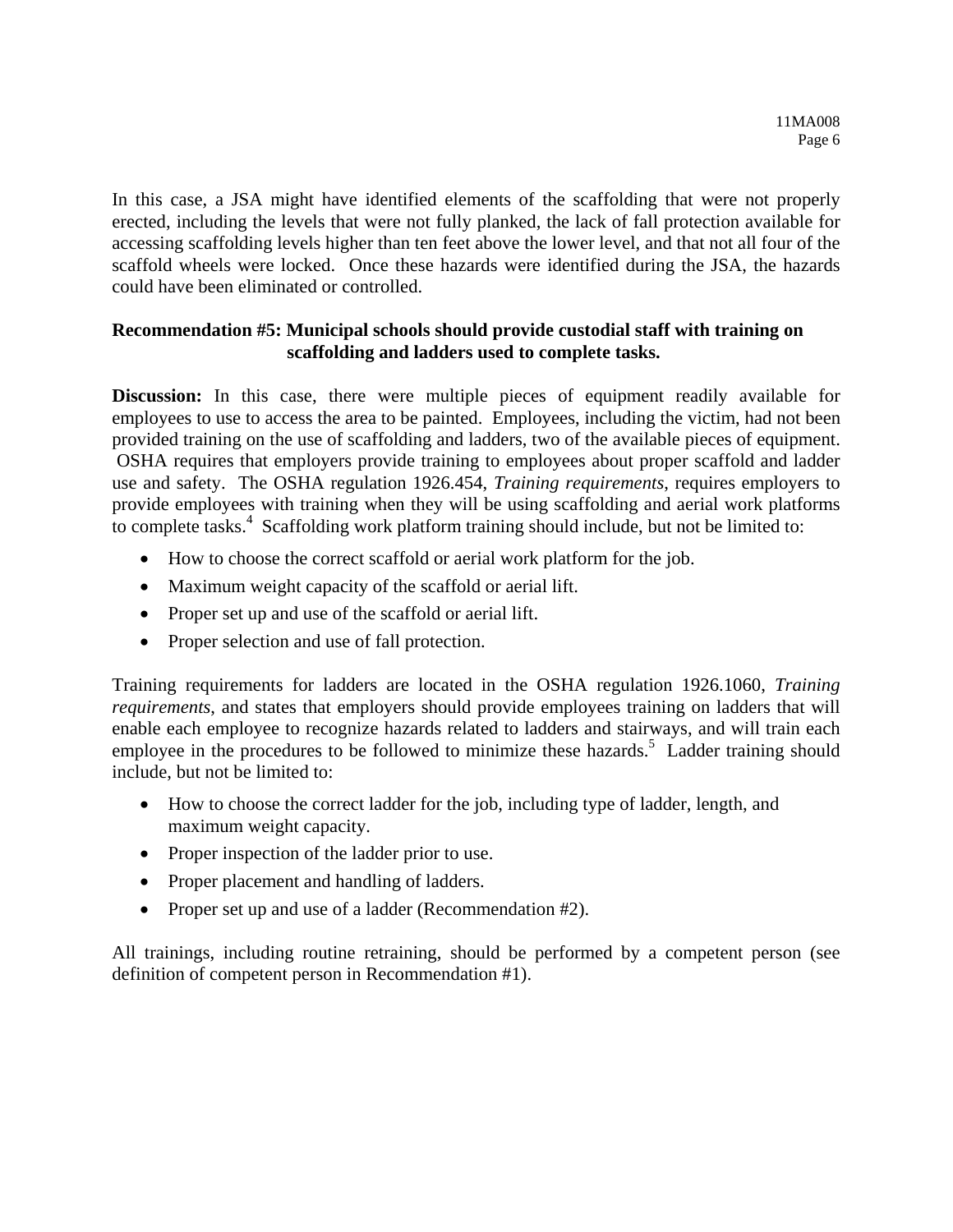# **Recommendation #6: Municipal schools should ensure that custodial departments develop, implement, and enforce a comprehensive health and safety program.**

**Discussion:** In this case, the school did not have a comprehensive health and safety program, but did provide employees with some training addressed safety. A comprehensive written health and safety program that addresses common hazards custodial employees face, such as falls, electrical hazards, confined spaces and chemical hazards should be developed. When developing the program, schools should use their employees' expertise throughout the development process. Seeking employee input especially when conducting JSAs (Recommendation #4) will help ensure that hazards employees are exposed to when performing tasks are identified. Once controls for the identified hazards are developed these controls should be implemented into the tasks performed by employees. Employers should continue to seek employees' input during the routine updating of the program. The program should be updated when safety concerns arise and when new equipment and new tasks are introduced into the workplace.

Schools should provide employees training on all sections of the health and safety program. The training should also include how to recognize hazards, avoid unsafe conditions, and that employees should not risk physical harm to accomplish tasks. Also it should be clear to employees who should be contacted when health and safety issues or questions arise. The training program content and the names and dates of employees completing the training should be documented and retained by the school. It should be ensured that the trainer who provides the training is qualified through education and/or experience to conduct training. OSHA has developed Web resources that address how to implement health and safety programs (www.osha.gov/dsg/topics/safetyhealth/evaluation.html).

# **Recommendation #7: Municipal schools should provide work environments that, at a minimum, meet all relevant Occupational Safety and Health Administration (OSHA) regulations and industry accepted standards of practice per the Department of Labor Standards policy.**

**Discussion:** The federal Occupational Safety and Health Act requires private sector employers to provide workplaces that are free from recognized hazards likely to cause death or serious physical harm to employees. While private sector employees are covered by federal OSHA, public sector employees in Massachusetts are not. The Massachusetts Department of Labor Standards (DLS), in accordance with Chapter 149 Section 6, is charged with inspecting public sector workplaces in Massachusetts and determining what procedures and practices are required to protect workers.<sup>6</sup> As a matter of policy, DLS references OSHA Standards as well as other consensus standards, such as ANSI (American National Standards Institute), in determining whether proper procedures are being followed to protect workers.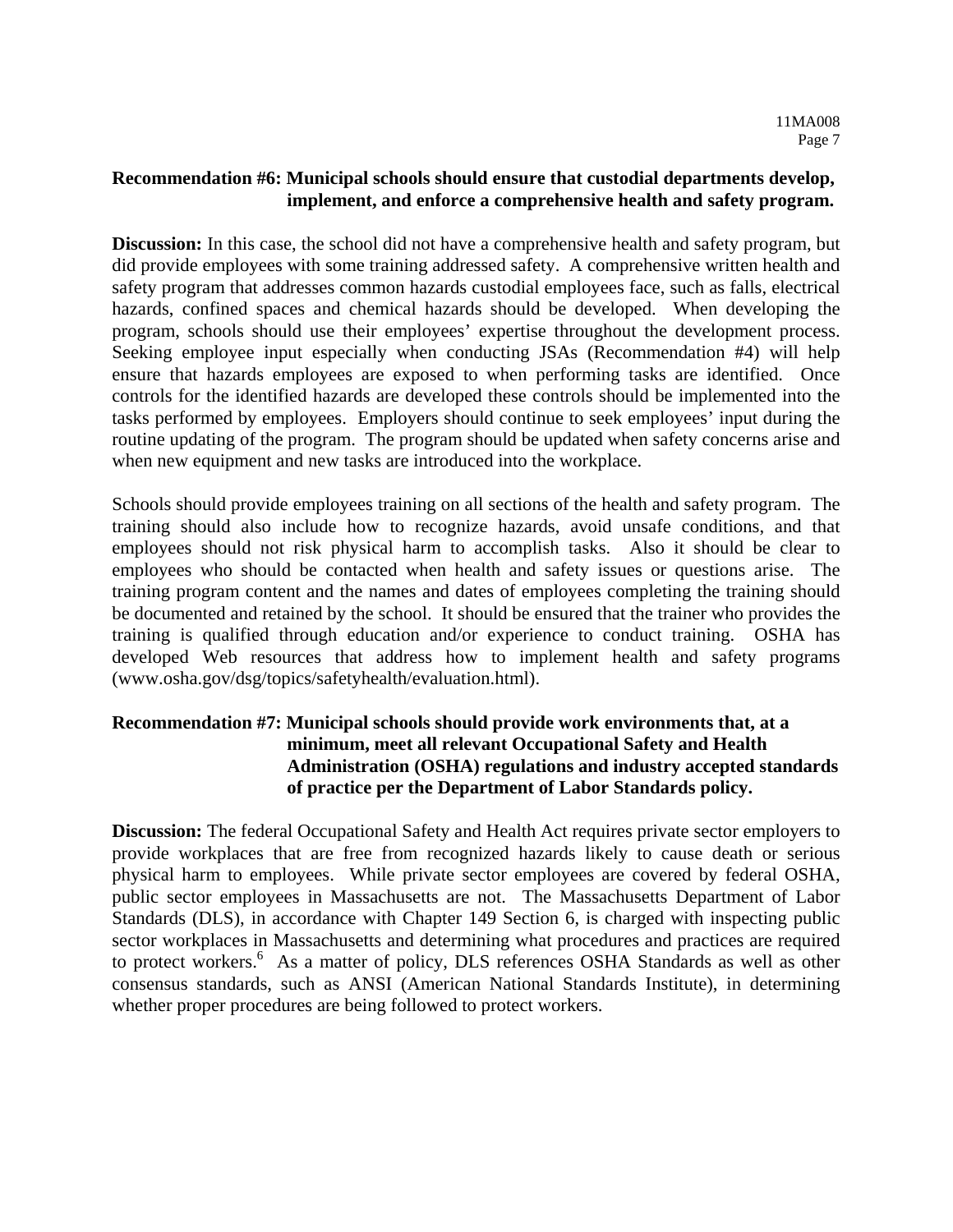#### **REFERENCES**

1. Code of Federal Regulations, 29 CFR 1926.541 General requirements. Washington D.C.: U.S. Printing Office, Office of the Federal Register.

2. Code of Federal Regulations, 29 CFR 1926.501 Duty to have fall protection. Washington D.C.: U.S. Printing Office, Office of the Federal Register.

3. U.S. DOL 2002. *Job Hazard Analysis*. Occupational Safety and Health Administration, OSHA Publication No. OSHA-3071, 2002 (revised).

4. Code of Federal Regulations, 29 CFR 1926.454 Training requirements. Washington D.C.: U.S. Printing Office, Office of the Federal Register.

5. Code of Federal Regulations, 29 CFR 1926.1060 Training requirements. Washington D.C.: U.S. Printing Office, Office of the Federal Register.

6. General Laws of Massachusetts, Title XXI, Labor and Industries, Chapter 149: Section 6. Safety devices and means to prevent accidents and diseases generally; fees for structural painting.



# **Figure 1 – School lobby.**